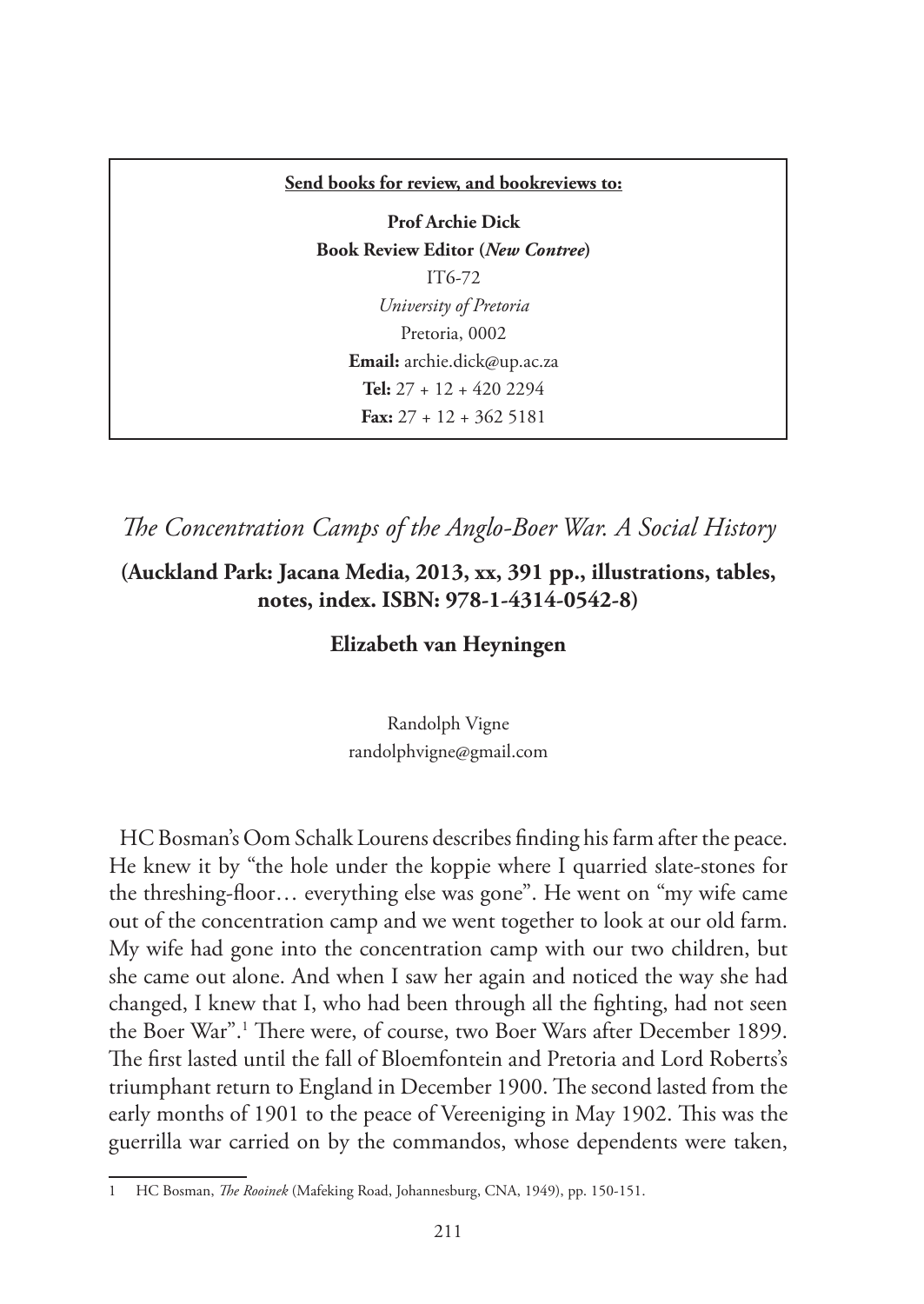by force or consent, from their farms and "bywoner" (squatter) homes in the war zone into hastily established, chaotic refugee camps, where some 28 000 or more white women and children, men too, died, with 15 000 or more Africans. This was the war Schalk Lourens, despite fighting at Sanna's Post and Dewetsdorp, did not see.

It is a feat of Elizabeth van Heyningen to have illuminated for us the camps where Schalk Lourens' children died, with sympathy and without rancour, with criticism of the administration, civilian and, worse, military, and the inmates, but also understanding of the degree of blame due to social history and the practice of medicine. She reveals also the attempt to create to "create a British world", the male-dominated social order, class structures of landowning Boers and "bywoners", and the influence of British pro-Boer lobbying, pacifism and the social welfare concerns shared with the loyalists.

 Van Heyningen's vision of the camps is far-removed from the understandably bitter polemics of many studies in Afrikaans or a few biased rejoinders in English. Her prose is a model of clarity and eloquence. Despite the degree of technical detail – of administration, logistics, finance, diet, disease and death, and her discussion of relations between Boers and British and their differing lifestyles, she is always eminently readable. This reader's copy of the book is disfigured with pencil-marked extracts: apt summaries and quotations, even characteristic apophthegms.

Early on we learn that, before Kitchener's "scorched earth" destruction had begun, "Boer leaders had in fact taken their first difficult decision in the policies that would lead to the camps: to leave their families to fend for themselves". Such statements are supported by evidence. General Louis Botha is quoted: "we must not think of our wives and children any more but must fight for our independence" (p. 48). He was not to know what the terrible outcome would be.

Near the end is another of her judgements: "The British were well aware that this dreary isolation was bad for morale… in their eyes education, sport and celebration also had the virtues of introducing the camp people to British values and cultural institutions, to prepare them for the British world they would inhabit after the war" (p. 216). "Celebrations"? At the turn of 1901- 1902 there were Christmas and New Year and in June 1902 the coronation of King Edward VII (despite its postponement until August due to his emergency appendectomy). An old lady in the Irene camp was reported to have said: "I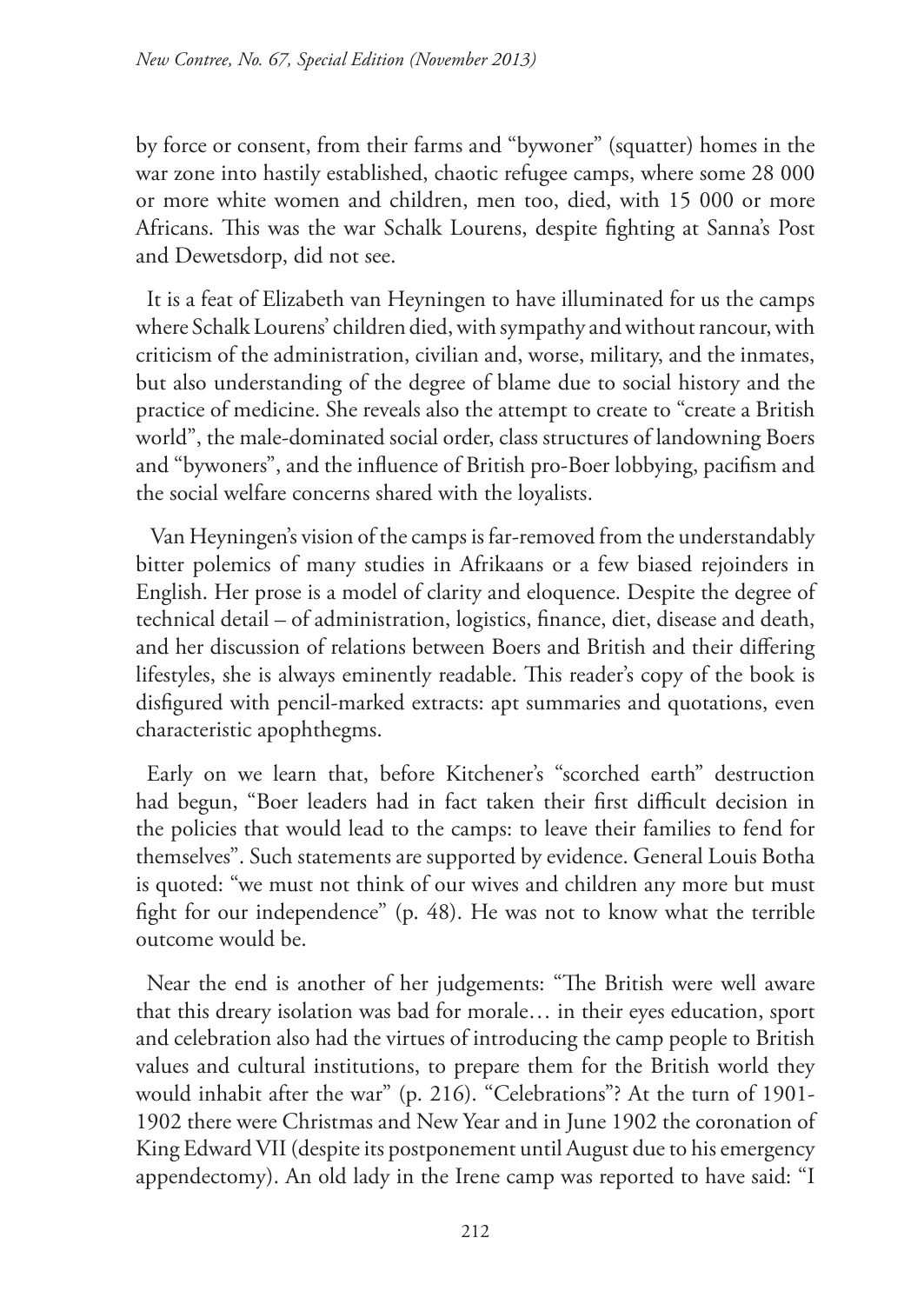have served President Kruger a long time and got nothing, and now the new king, as soon as he is our king thinks of the old people and gives us a dinner, he is the king for me" (p. 268).

With the commendable balance she shows throughout, she quotes the Bloemfontein camp superintendent who "was surprised to find the people keeping themselves aloof as they did". He supposed "one can hardly expect the people to become loyal and enthusiastic members of the empire all at once". The author's judgment is acceptable: "however hard the officials worked at creating a British world in the camps, the Boers clung to their identity". It took General Hertzog's De Wildt speech of 1912 to articulate the rejection of imperialism except where of benefit to South Africa and to assert "the importance of nationalism to the Dutch-speaking people" and express the hope that perhaps one day he would preach nationalism also to the Englishspeakers.<sup>22</sup>

A major difference between Van Heyningen and even her worthiest predecessor, Burridge Spies (*Methods of Barbarism,* Cape Town, 1973) and, on the black camps, so neglected even by Emily Hobhouse, Peter Warwick's outstanding *Black People in the South African War, 1899-1902* (Cambridge, 1982), is her study (and that of Professor Iain Smith, on the Transvaal camps) of the camp registers. Their database - http://www.lib.uct.ac.za/mss/bacd/ index.php - is still far from complete. She has been through the "mass of papers of the Military Government Pretoria files", Orange River Colony camp reports, Chamberlain-Milner correspondence, many private collections, even invaluable letters of the Ladies Committee which visited the camps officially, late in 1901.

Between them Van Heyningen and Smith unearthed material which, as expressed by Van Heyningen, bring to life the role of the politicians, British army leaders (Kitchener the most culpable), civil administrators, doctors, nurses, teachers – and, in far the greatest measure, the 136 000 or more men, women and children in their wretched suffering in the white and black camps, where disease ended so many young lives, The densely packed material, always readable, will prove of endless value in the study of the political and social consequences of war as it affected non-combatants. These were mainly white and subject African women and children.

<sup>2</sup> DW Kruger, *South African policies and parties, 1910-60* (Cape Town, 1960), pp. 65-67.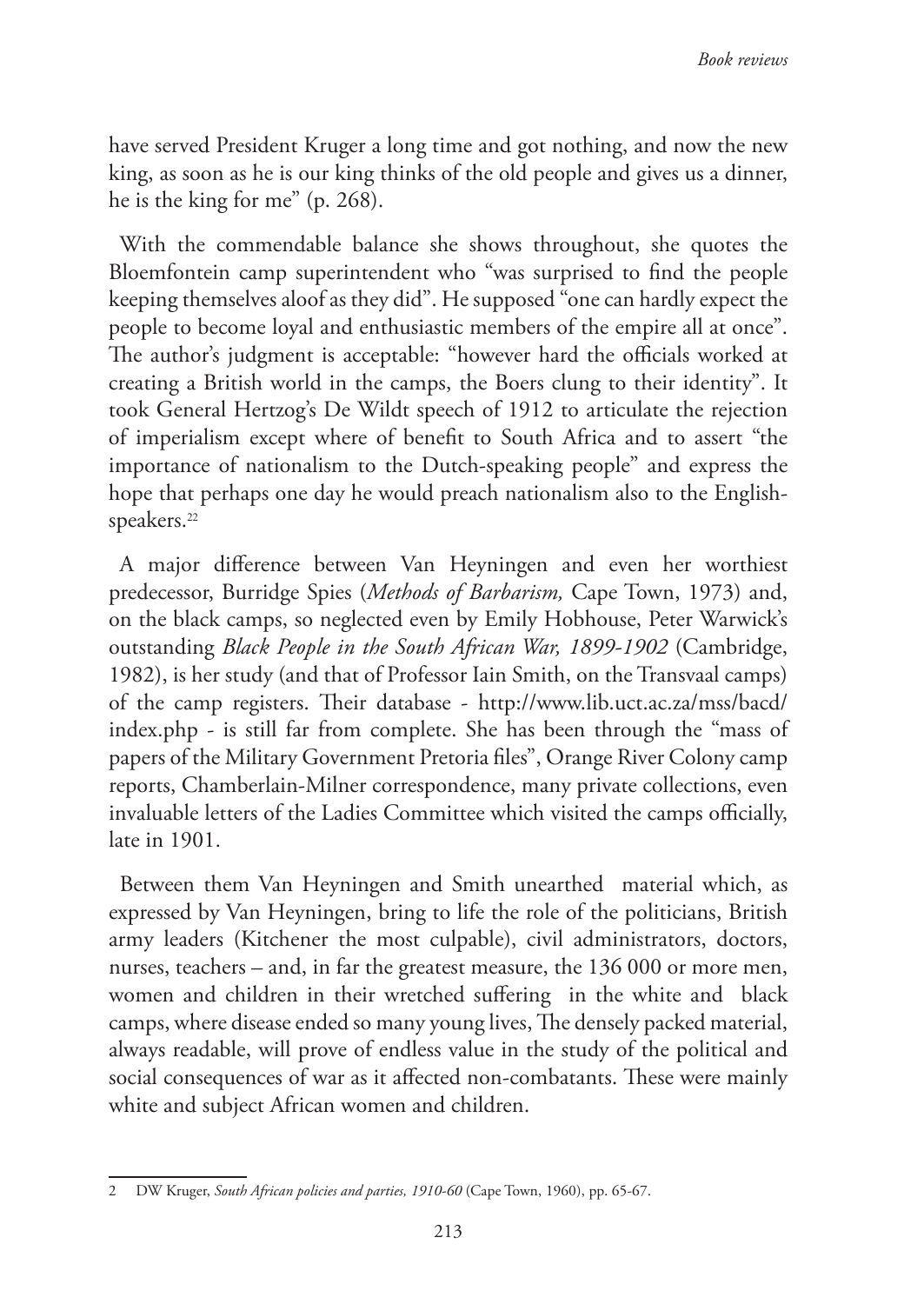We are shown Emily Hobhouse, in a brilliant portrait, not as anti-imperialist and pro-Boer but as a "passionate pacifist" (p. 118) who brought to light "the plight of the camp families", which might never have happened without her heroic contribution. Van Heyningen explains that a Wellcome Trust grant accounted for the fact that "a social history of medicine is at the heart of this book" (p. xi). Yet the story she tells rises above medical science and social history. Two examples reveal the horror of war as Emily Hobouse reviled it. Hobhouse quotes one Aletta du Toit: when the soldiers burnt Mrs G's farm "she went almost frantic, fell down on her knees before the officer, and took hold of his hands, and cried: 'Oh, look at your soldiers carrying out my beautiful furniture. See what they are doing'". For they had made a big fire and were heaping on to it her pillows and feather beds… tables, chairs, clocks etc. "'What are they doing?' she cried out, 'what are you doing with my things?'" (pp. 104-05).

Elizabeth Neethling told of "a child in Volksrust camp recovering from measles" (as so few did). "Oh, so pale, so thin, so emaciated! In its trembling little hand it holds an empty jam tin containing a little black, bitter coffee, in the other a bit of half-baked bread… the only meal until next day…". Neethling was a "post-war romanticizer" and Hobhouse sought to appeal to middle-class supporters but their accounts ring sadly true. Van Heyningen herself continues: "Most terrifying of all was the disease that ate away the faces of their children. It was hardly surprising that some Boers believed that the British were murdering them with ground glass or blue vitriol in the sugar and hooks in the meat" (p. 123).

Elizabeth van Heyningen has done more than rid us forever of the ground glass and hooks. She has shown, in all essential detail, the "refugee" or "burger camps" as many contemporaries called them, to have been the unavoidable result of the second, guerrilla phase of the war. They were not "concentration camps" as the world later knew them, but miserable places of vital relief, for whites and, far worse, for blacks, where disease added so many thousands to the death toll of the war itself, and which, with the miseries of camp life, created a bitterness that this book should help to alleviate.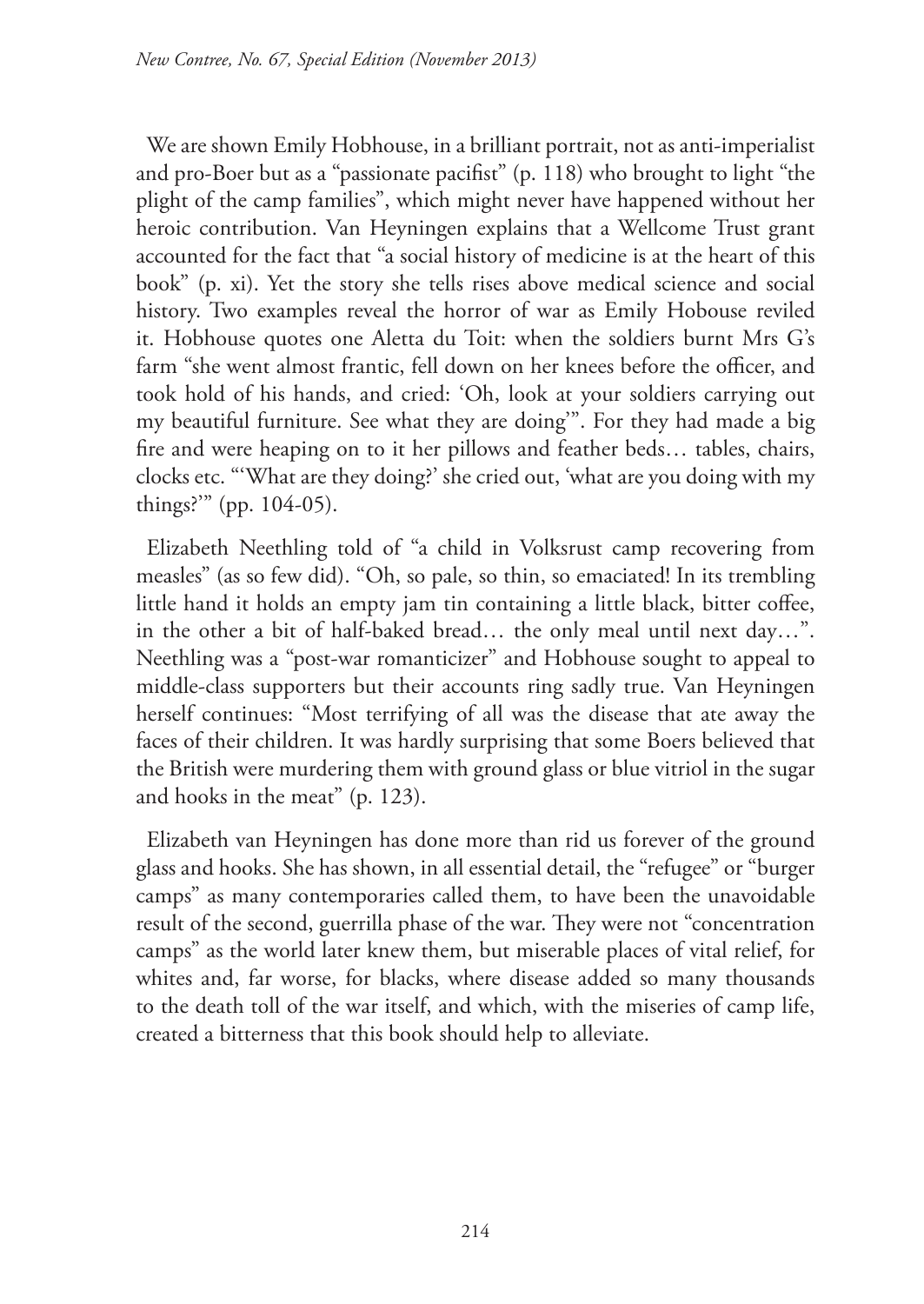# *Kopwond: Vergete slagoffers van die Bosoorlog* **(Kaapstad: Tafelberg Uitgewers, 2011, 208pp. ISBN: 9780624052876) Anthony Feinstein**

Emile C Coetzee *Mafikeng kampus Noordwes-Universiteit*  24117889@nwu.ac.za

In die tydperk van 1966-1989 het die Suid-Afrikaanse Verdedigingsmag (SAVM) 'n oorlog gevoer om die grense van die destydse Suid-Wes Afrika (tans Namibië) teen aanvalle vanuit Angola te beveilig. Jong Suid-Afrikaanse dienspligtiges was na die grens gebied gestuur om nasionale diensplig te voltooi wat tot twee jaar kon strek. Duisende soldate het hul lewens op die grens verloor, maar hul terugkerende kamerade het die grens verlaat met sielkundige letsels wat behandel moes word. Die SAVM het wel professionele sielkundiges in die weermag gehad wat die getraumatiseerde soldate moes behandel, maar die bevindings van die SAVM sielkundiges het tot dusver min aandag van militêre historici gekry.

*Kopwond, vergete slagoffers van die Bosoorlog* deur Feinstein kan gesien word as deel van 'n reeks publikasies wat handel oor die grensoorlog, wat in die laaste tien jaar aansienlik toegeneem het. Sy werk is uniek in die opsig dat dit handel oor die eerstehandse ervaringe van 'n mediese offisier wat as sielkundige in die SAVM gedien het. Met die eerste oogopslag van die titel word die indruk geskep dat die boek net handel oor die emosionele aftakeling van SAVM soldate wat in die grensgebied operasioneel was. Inteendeel: *Kopwond...* begin sinvol by Feinstein as konteks... amper soos 'n gewone herinneringskrif (*memoir*) met 'n hoofstuk oor die kinderjare van die skrywer. Feinstein het in 'n sorgvrye huishouding groot geword met al die nodige stimulasies om hom aan te spoor om nuwe hoogtes in akademiese studies en in sy musiek te behaal. Hierdie gedeelte van die boek is in 'n apologetiese toon geskryf. Dit wil ook die indruk skep dat die skrywer 'n swaar skuldgevoel beleef jeens Apartheid en dat hy dus die eerste gedeelte van sy herinneringskrif gebruik om van hierdie skuldgevoel ontslae te raak.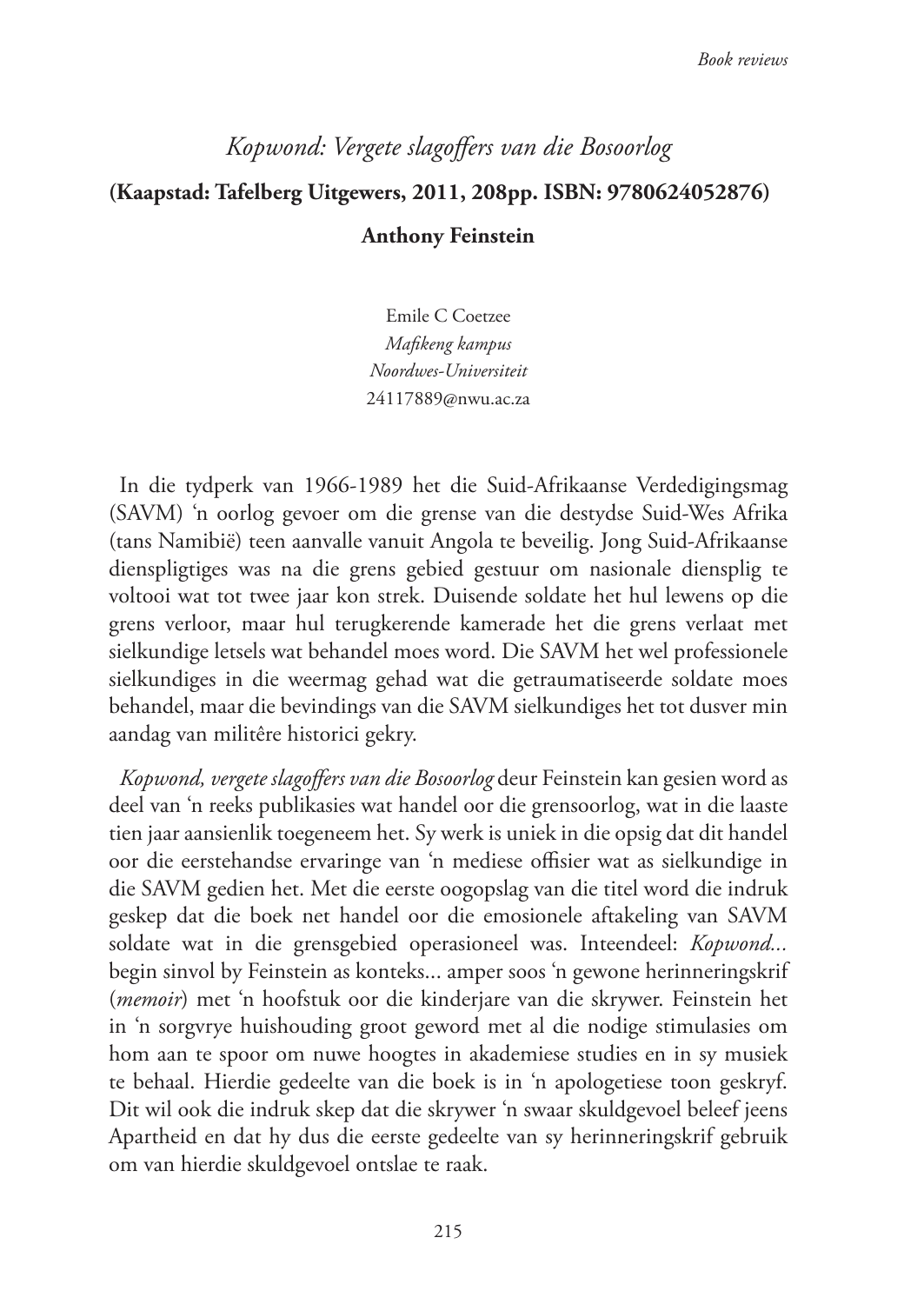Feinstein se werk is merendeels geskryf vir Jan Publiek as vir 'n akademiese lesersgroep. Laasgenoemde mag selfs neerkyk op die taalgebruik en die afwesigheid van verwysings na die gevalle wat hy waargeneem het. Alhoewel dit dalk bekend is dat soldate se gewone taalgebruik nie altyd voorbeeldig is nie, is dit syns insiens onnodig om herhalend in die teks te wees ten opsigte van kragwoorde. Die argument dat vloek deel is van die uitdrukking van 'n soldaat se ervaring, en help bou aan 'n lewensgetroue indruk oor die by tye se hardheid van lewe in die weermag, se geloofwaardigheid kan verflou wanneer dit steurend herhalend word. Dieselfde geld vir die triviale in-diepte beskrywings oor die reuke en omstandighede waarin die skrywer moes vertoef. Vir sommige lesers mag juis dit meer begrip van die omstandighede gee.

Reeds ten aanvang van die boek kry die leser 'n goeie idee van kamplewe. Die klimaat in militêre kampe was opvallend nie gemaklik nie. Oorlogsomstandighede was ook nog nooit vir 'n ieder en elke soldaat maanskyn en rose nie. Dalk mag sommige lesers ook die skrywer se gekla oor lewe in die Suid-Afrikaanse Weermag betwis. Elk het 'n mening, maar moet daar gewaak word teen eensydigheid. Vooroordeel kan steurend raak. In die lig egter daarvan dat die publikasie vir 'n gehoor veel wyer is as die akademie, is dit seker 'n aanvaarbare benadering tot die neerpen van persoonlike herinneringe wat uiteindelik binne 'n veel omvattender wetenskaplike diskoers bevestig of betwis mag word.

 Vir konteks is Feinstein as professionele sielkundige se loopbaan in die SAVM geskets: Eers was hy gestasioneer by No. 1 Militêre Hospitaal in Pretoria. Daar het hy begin om met pasiënte te werk wat deur senuwee instortings gegaan het. Sy beskrywings oor die trauma wat soldate beleef het, is besonder interessant en die leser word meegevoer deur die intensiteit en belewenis van sommige oorlogssituasies.

Feinstein se professionele lewensreis het hom ook in 'n stadium tot in die hartjie van Suidwes Afrika (Namibië) gebring. Saam met ander mediese offisiere was hy getaak om die weermaglede by die Oshakati-basis by te staan. Oënskynlik was daar somtyds struwelinge onder die mediese personeel, en het dit nie altyd maklik gegaan nie. Oor sy belewenisse daar, is hy besonder blatant. Veral 'n sekere "Pete" is vir hom 'n steen des aanstoots. Die druk en spanning van oorlogsomstandighede buite Suid-Afrikaanse grense en weg van die bekende, kan waarskynlik nie uitgesluit word nie. Tog was die geestelik afwykende pasiënte in Oshakati-basis minder, en die gevaar van verveeldheid groter. Gevolglik is selfs gewone pasiënte buite die Oshakati-basis en gesinslede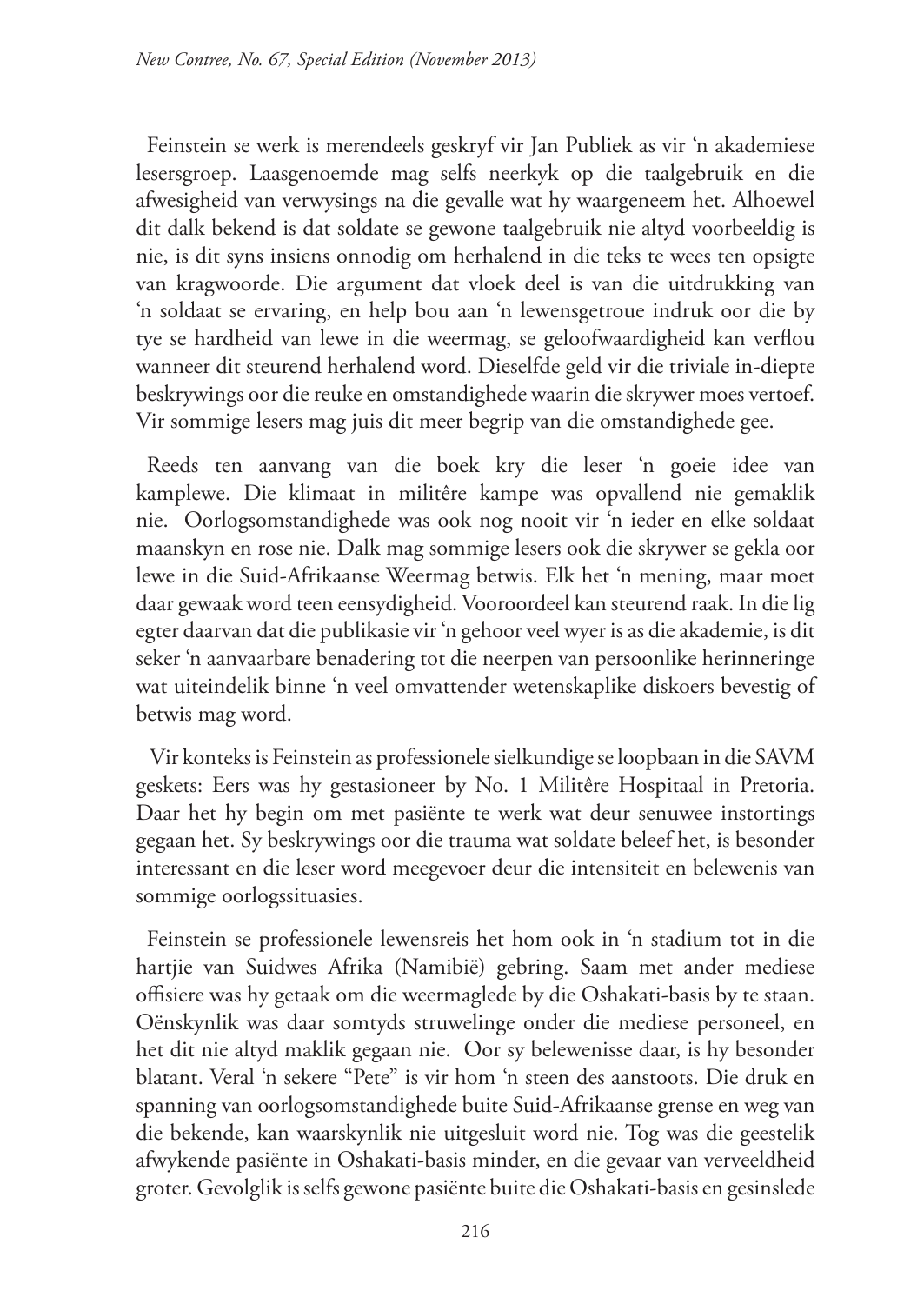van weermagbestuur behandel. In hierdie deel dwaal Feinstein besonder weg van die gewone soldaat, maar is hierdie belewenisse in sy lewensreis van belang om 'n begrip te kry van die groter geestelike impak wat oorlog ook op gesinne na aan die berede soldaat kan beleef.

Ná byna 'n jaar te Oshakati is Feinstein verplaas na die buite-pos, Tshandi. Dit is hier waar Feinstein 'n vuurdoop beleef om in aktiewe omstandighede van skermutselings homself te moet kan verdedig. Sy persoonlike vuurdoop word oorskadu deur ander prikkelende insidente soos die senuwee-skade van sy offisier, en belewenis van sy kaptein. Die kaptein byvoorbeeld is, geteister deur nagmerries, moet gehelp word, en die offisier moet ondersteun word om uit die sielkundige kloue van 'n vreesbevangenheid te kom. Ook moet die houding van Feinstein se mede-soldate by Tshandi genoem word. Dit blyk uit sy beskrywing dat die soldate by hierdie buite-pos meer bombasties en vreesloos wou voorkom in vergelyking met die soldate wat nie in 'n gevaarsone patrolliediens moes doen nie. Feinstein verwys na hierdie bombastiese en ekstreme houding van die soldate as die sogenaamde "Weermag se Mantra", 'n veralgemening wat dalk nie in alle situasies geregverdig kan word nie. Ook sou geargumenteer kon word dat die skrywer probeer oordra dat soldate soms tydens 'n oorlog hul vrees en spanning wou oorwin deur voor te gee dat hulle oor 'n onbreekbare manlikheid beskik wat in stand gehou is in groepsverband.

Ná Feinstein se kort verblyf by Tshandi word hy teruggestuur na Suid-Afrika waar hy gedurende 1990-1994 diens verrig in van die swart woonbuurte van die eertydse Transvaal provinsie (byname Sedibeng), en waar hy ook die trauma van geweld en moorddadige aksies beleef het.

*Kopwond...* sluit af waar Feinstein, meer as twintig jaar later, deur die nuwe Republiek Namibië reis, met die doel om ou bekende plekke te besoek en herinneringe daaroor te koester. Dit blyk dat Feinstein ook wil argumenteer dat die oorlog sinneloos was maar dat die nuwe magshebbers in Namibië ook nie die plaaslike bevolkings enigsins gehelp het nie. In vele opsigte is Feinstein se slotindrukke oor sy lewensreis 'n eie interne gesprek (dalk worsteling) met wat goed en as minder sinvol beleef is gedurende sy jare as werknemer van die SAVM, en sy belewenis daarvan dekades weg.

Feinstein se werk is 'n besliste bydrae, en dalk 'n eerste, in die traumatiese belewenisse van gewone mense wat as soldate diens gedoen het, vanuit die pen van die sielkundige as dokter self. Senuwee-ineenstortings en die sielkundige aftakeling van oorlog op die Suid-Afrikaanse soldaat in die grensoorlog is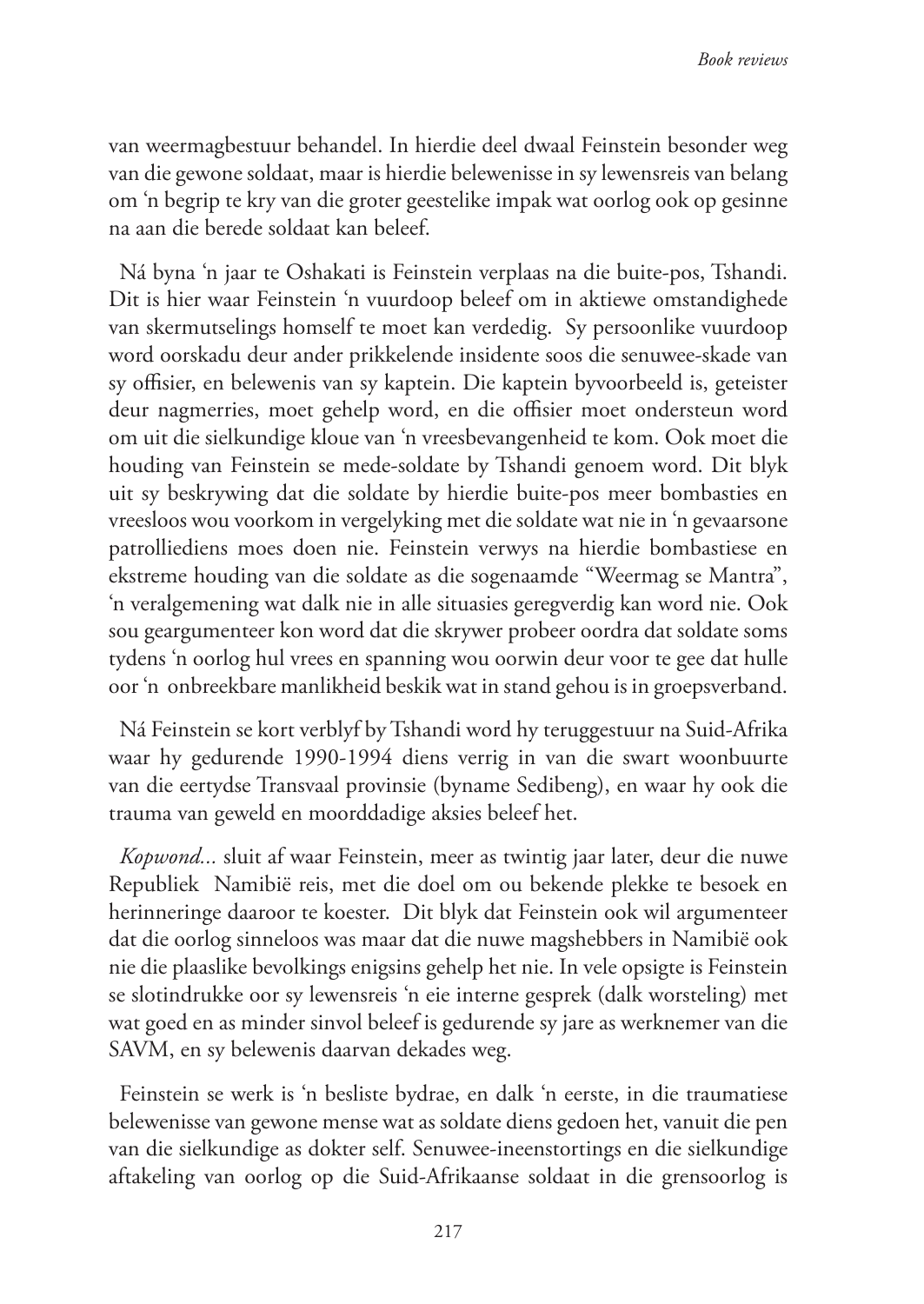prominent. Hierdie terrein van studie is betreklik jonk, en daarom word die bydrae van Feinstein verwelkom. Sommige lesers mag dalk teleurgesteld wees oor Feinstein soms meer op homself fokus ten opsigte van sy eie traumatiese ervaringe, in plaas daarvan om 'n balans te vind tussen sy eie stryd en dié van sy pasiënte. Ook die ware traumatiese impak van oorlog in die psige van die soldaat is in *Kopwond...* ongelukkig verdoof. Dalk is hierdie leemtes die aansporing vir verdere studies oor die wesenlike geestelike skade wat oorlog aan mense in Suid-Afrika in die verlede aangerig het.

## *AB Xuma: Autobiography and selected works*

### **(Cape Town: Van Riebeeck Society, 2012, 402 pp., bibl., index. ISBN: 978-0-9814264-3-3)**

**Peter Limb (ed.)** 

Barend van der Merwe *Free State Provincial Archives* vandermerwe.bj@sacr.fs.gov.za

It can well be said that Dr AB Xuma, president of the African National Congress (ANC) from 1940 to 1949, is a very unfortunate figure in terms of historiography. On the one hand, much like the people he represented as a leader, his life was not documented in a fitting manner. Poor record-keeping of black South Africans was standard practice in South Africa at the time – and one that Dr Xuma, as a medical doctor, often deplored as an obstacle to proper health care.

However, there is another and probably greater reason why this interesting historical role-player has not yet been fittingly celebrated in South Africa. For just as young leaders and the old guard are at odds in the new South Africa, so it was when Dr Xuma was at the height of his powers. And it was the ANC's most famous struggle icon of all times, Nelson Mandela, who dealt the most damaging blow to how Dr AB Xuma would be remembered in our history books. To the young Madiba, Dr Xuma represented a conservative class, paternalistic in views, reluctant to act, and in a word – outdated.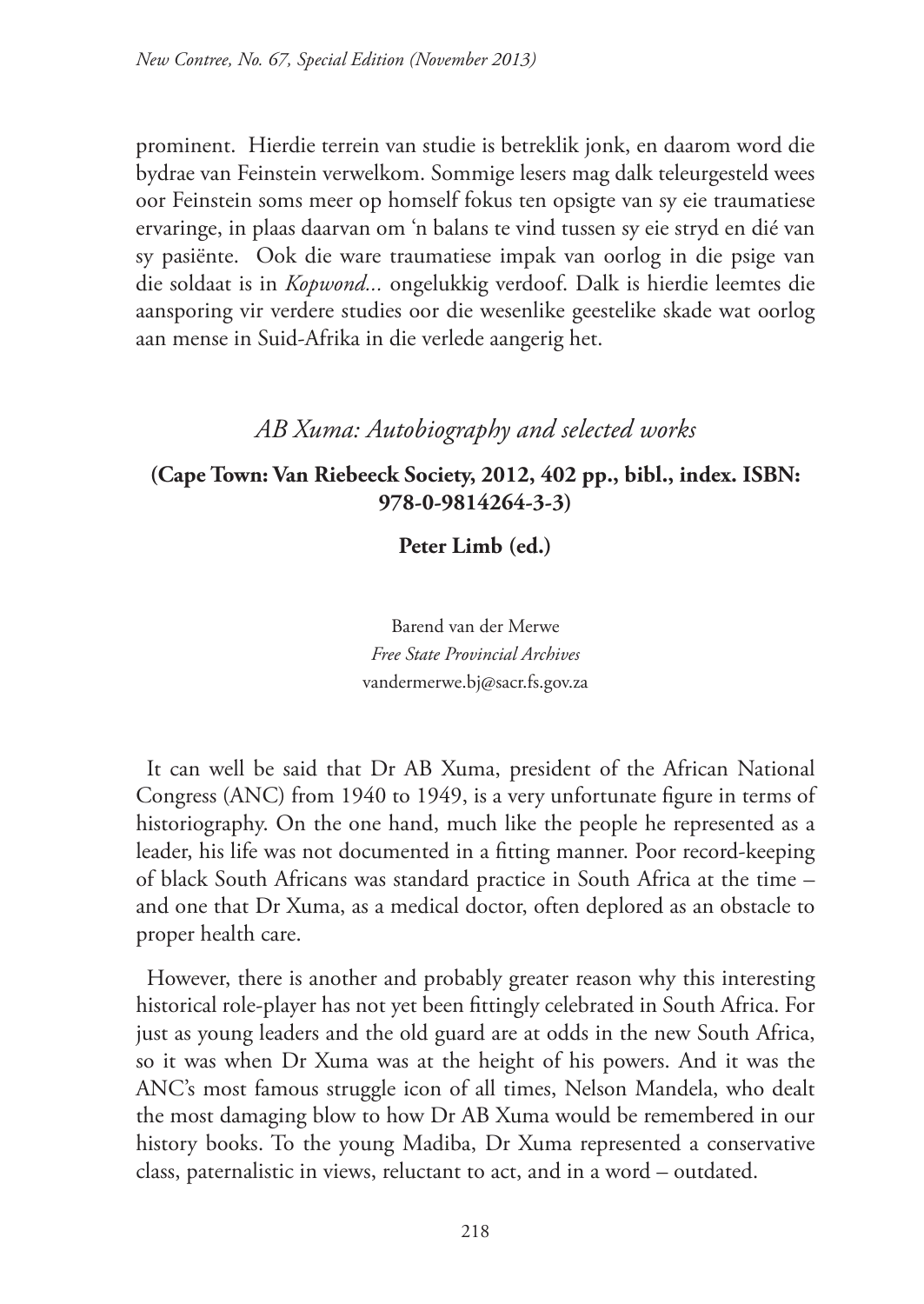It is fitting that there are now fresh insights and perspectives on the life of Dr AB Xuma. Whereas these texts have almost been lost forever they are now available for us to study at leisure. This publication is long overdue, and access to the words of Xuma himself informs a re-appraisal not only of his life and work but also of the ANC at that time.

Autobiography is, in itself, a controversial matter. Is it possible to reflect upon oneself objectively? The autobiography in this work is, however, very brief, and covers only forty one pages. "I do not intend", Xuma notes in the first paragraph, "to boast about or praise myself"  $(p, 7)$  – a commitment to which he stuck firmly. Yet from the outset one is confronted with a certain charm in his words. For example: "I believe my life has been a mixture of successes and failures as the lives of most mortals are. I hope to bring out both" (p. 7).

In his selection, Peter Limb includes a number of Dr Xuma's letters. Interpreting letters can be challenging, but fortunately for the reader, the letters are divided into sections, each of which Limb introduces with a background and other contextual information.

The bulk of the source material however, is grouped in section three under the heading "Essays, speeches and miscellaneous prose". It is here that the reader is confronted with the most unsettling and grim passages of prose in this volume, as they reveal the realities that Africans faced well before the onset of apartheid. Dr Xuma's writings touch on varied subjects, ranging from property rights, health and medicine, to crime and education. The writings on crime could be valuable in explaining how Union legislation had the effect of turning the youth to crime, perhaps setting in train a vicious pattern for years to come.

Xuma also concerned himself with the controversial issue of alcohol legislation. Alcohol consumption, like many aspects of African life at the time, was strictly controlled by the authorities. Legislation often resulted in over-consumption because individuals were not allowed to remove alcohol from specified drinking areas that held exclusive liquor-selling rights.

Of particular interest is a brief biography of the enigmatic Charlotte Maxeke. A sad aspect of our historical legacy is the neglect of the role of women. That he captures something of the life of Maxeke is fascinating, especially considering the image of Dr Xuma as a paternalistic leader. One cannot help